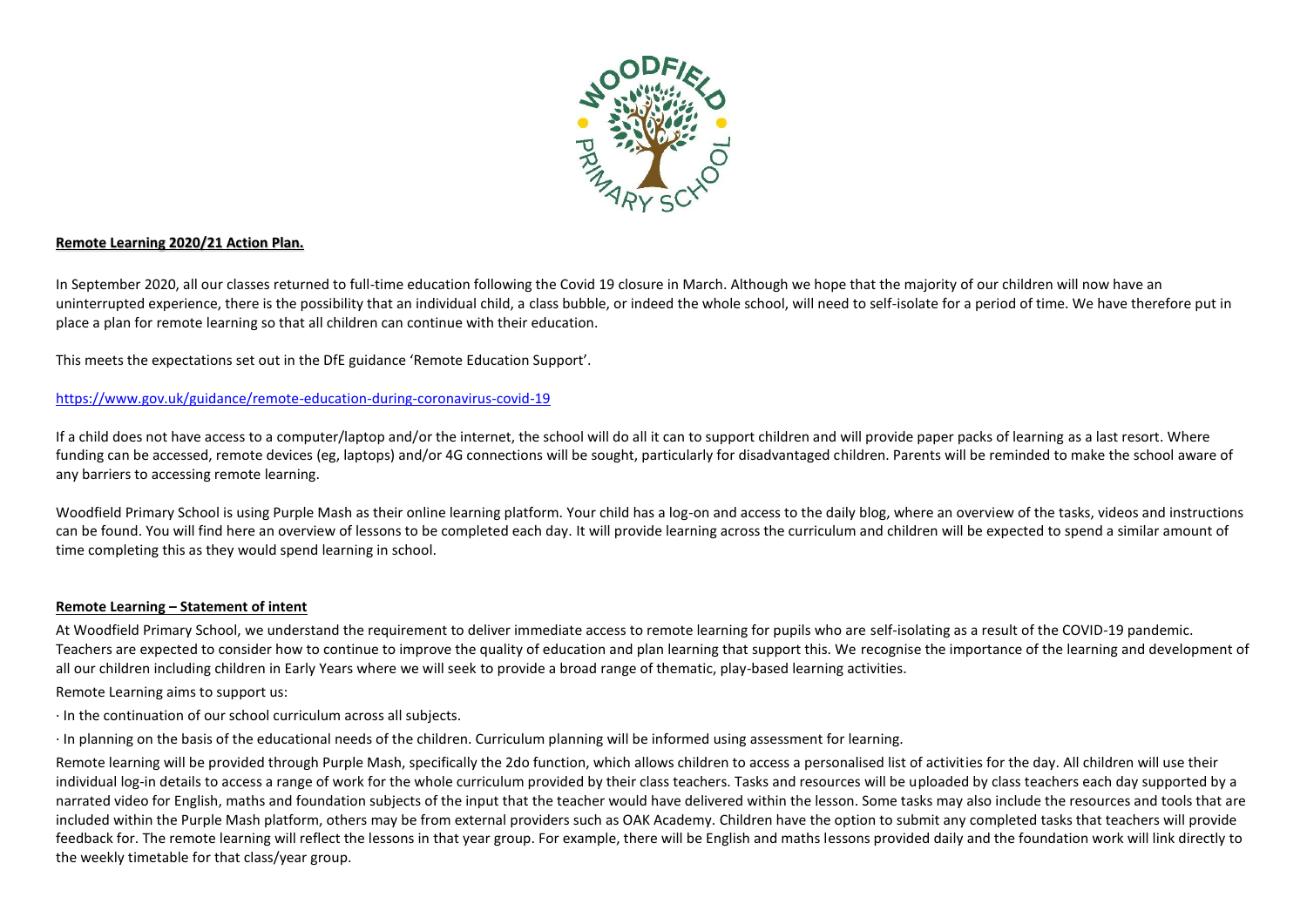Consideration will be given to SEN children and teachers will ensure that appropriate work is provided for these children. Tasks and resources will be provided for children to work as independently as possible during the period of isolation.

Every effort will be made to contact the parents of children who are not accessing remote learning to attempt to identify if there is a reason why. Following these discussion, devices could be provided for these children to use during their period of isolation.

## **The Overview.**

The daily timetable will include:

- Maths differentiated tasks, White Rose Maths and Times Tables Rockstars
- English A sequence of learning which begins with reading skills and then builds up to a piece of writing, including teaching of spelling, punctuation and grammar as well as opportunities to see examples of writing as appropriate.
- Foundation subject- learning linked to the year group curriculum
- Phonics –Speed sounds lesson matched to your child's Read Write Inc. group followed by matched tasks as appropriate

The government has set the minimum number of hours that they expect children in Primary school to work at 3 hours a day on average across the school. The table below outlines the work that will be set and the time we suggest it should take. We acknowledge however that it is not always possible for families (who may be working from home or have more than one child) to complete all the work. We also realise that you may not be able to do the work on the day it is set if children are sharing the family laptop for example and so expect that families will timetable their own work and do what they are able. We will close all 2Dos on Purple Mash the following morning to avoid children from having a long list of 2Dos if they are unable to logon for a period of time. Across school, each year group will have a daily story time, provided by staff from that year group, which your child can listen to whenever they choose.

## **Reading:**

Read Write Inc. phonics will still be taught daily remotely and matched to your child's reading ability. Each child that normally participates in Read Write Inc. phonics in school will have access to a phonics blog, on which teachers will provide daily videos of speed sounds lessons accompanied by follow up tasks as appropriate. This may include things like 'hold a sentence' and 'questions to think about'. A copy of the decodable Read Write Inc. book for that week will also be posted there for your child to practise reading themselves.

Every child in school will be given access to Epic online reading platform and be encouraged to listen to, choose and read from a wide range of texts appropriate to their reading ability. In addition, each year group will have a daily story time, posted on their class blog.

## **Providing feedback**

Teachers will be regularly checking any work submitted via Purple Mash or by email during the working day (8:30 – 4pm). Some tasks will automatically generate instant feedback if they are set as quizzes, other work may be responded to with an individual written comment by a member of staff or via group or whole class feedback sheets for writing as appropriate. We understand that pupils may need to complete work in the evening and we endeavour to provide feedback for this the following morning. Live feedback will sometimes be offered through Teams for individual or small groups of children, as and when needed.